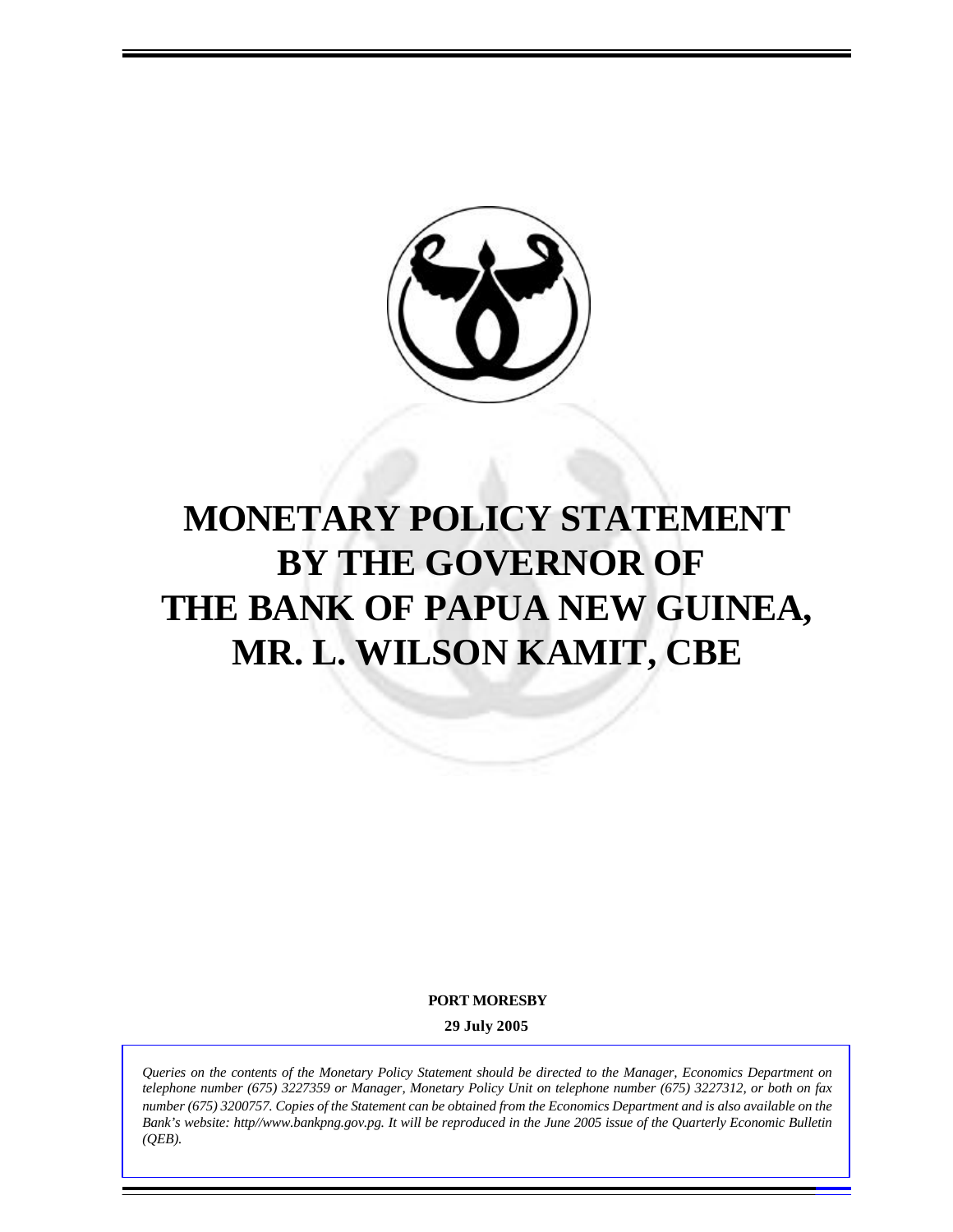# **OBJECTIVES OF THE CENTRAL BANK**

"For the advantage of the people of Papua New Guinea, the objectives of the Central Bank are:

- (a) to formulate and implement monetary policy with a view to achieving and maintaining price stability; and
- (b) to formulate financial regulation and prudential standards to ensure stability of the financial system in Papua New Guinea; and
- (c) to promote an efficient national and international payments system; and
- (d) subject to the above, to promote macro-economic stability and economic growth in Papua New Guinea."

**Central Banking Act (CBA) 2000, Section 7**

# **POLICY STATEMENTS**

"The Governor shall, within one month of the coming into operation of this Act, and every six months thereafter, issue a policy statement setting out the monetary policy of the Central Bank to achieve and maintain price stability for the following six months."

**CBA 2000, Section 11, Sub-section 1**

# **OBJECTIVE OF MONETARY POLICY**

In pursuing monetary policy in Papua New Guinea, the Bank of Papua New Guinea targets price stability. Maintaining price stability in a small open economy like Papua New Guinea requires amongst other things, relative stability in the exchange rate which can:

- Improve confidence in the local currency and management of the economy;
- Provide certainty for private sector businesses to plan for long-term investment and development;
- Minimise volatility and price distortions;
- Provide the Government a foundation for stable revenue flows; and
- Lead to a stable macroeconomic environment and economic growth.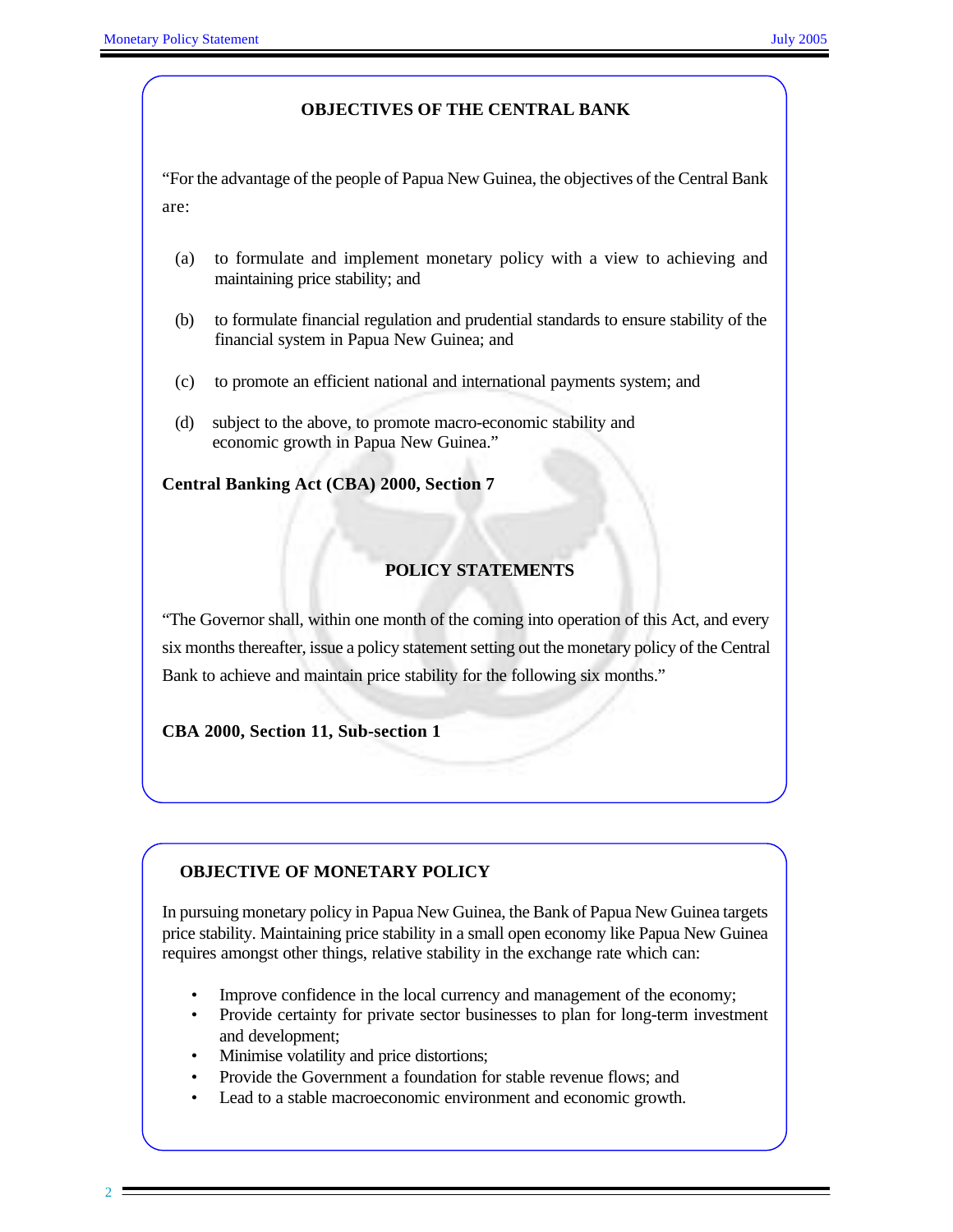# **CONTENTS**

|     | 1. DEVELOPMENTS IN THE FIRST HALF AND REVISED PROJECTIONS FOR 2005 AND THE        |  |
|-----|-----------------------------------------------------------------------------------|--|
|     |                                                                                   |  |
| (a) |                                                                                   |  |
| (b) |                                                                                   |  |
| (c) |                                                                                   |  |
| (d) |                                                                                   |  |
| (e) |                                                                                   |  |
| (f) |                                                                                   |  |
| (g) |                                                                                   |  |
|     |                                                                                   |  |
| (a) | Monetary Policy Stance for the Second Half of 2005 and the Medium Term Outlook 11 |  |
| (b) |                                                                                   |  |
|     |                                                                                   |  |
|     |                                                                                   |  |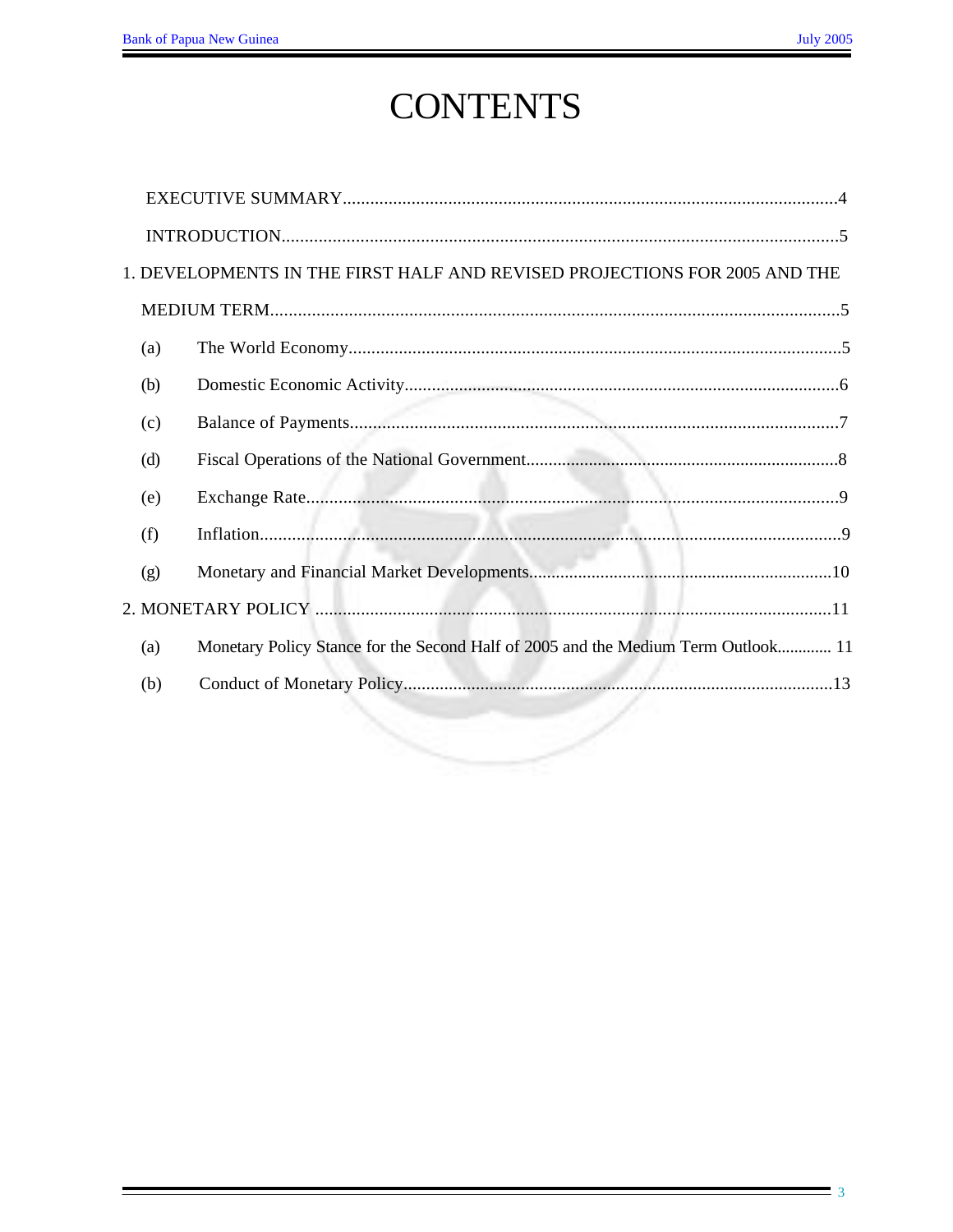# **EXECUTIVE SUMMARY**

In the first half of 2005, economic conditions remained favourable. The high level of liquidity in the banking system and prevailing low domestic interest rates relative to substitute financial markets, were the basis for the Bank of Papua New Guinea (Bank of PNG) to adopt a neutral monetary policy stance. The developments in major economic indicators that support this stance include:

- A decline in the annual headline inflation rate to 0.9 percent in June 2005;
- A stable kina exchange rate;
- High international reserve levels of US\$573.2 (K1,791.4) million on 30 June 2005;
- A declining trend in domestic lending interest rates; and
- Sound fiscal management by the Government.

The preliminary outcomes of the major economic indicators to June 2005 are mostly consistent with the Bank's projections for 2005 made in the January 2005 Monetary Policy Statement (MPS).

The MPS takes into account medium term projections because medium term focus on monetary policy accounts for the lagged nature of monetary policy transmission to its ultimate objective of price stability. The medium term framework sets the broad parameters for monetary policy in PNG, while temporary shocks will be corrected through the monthly Kina Facility Rate (KFR) announcements. The Bank expects the stability in macroeconomic conditions to continue in the second half of 2005 and over the medium term. Consequently, the Bank will maintain a neutral monetary policy stance in the second half of 2005 and over the medium term. However, maintaining this stance would depend on the following factors:

- Low inflation outcomes;
- Stability in the exchange rate;
- Fiscal discipline by the Government; and
- No major external and domestic shocks.

Government expenditure is expected to be lower as a result of the decline in interest rates and adherence to the fiscal framework set in the 2005 National Budget. The savings from lower interest expenditure should be used to increase expenditure in areas that will create an impetus for growth. The stability in macroeconomic conditions is expected to continue in the medium term, thereby creating an environment conducive for increased private sector activity. The projected growth in broad and reserve money are considered non-inflationary. Based on these expectations, the Bank's projections of major economic indicators for 2005 and the medium term are as follows:

|                             | 2003                  | 2004   | 2005   | 2006        | 2007        |  |  |  |  |
|-----------------------------|-----------------------|--------|--------|-------------|-------------|--|--|--|--|
| <b>Indicators</b>           | (Annual growth $-$ %) |        |        |             |             |  |  |  |  |
| Headline inflation          | 8.4                   | 2.4    | 2.9    | $3.4 - 4.4$ | $3.4 - 4.4$ |  |  |  |  |
| Trimmed mean inflation      | 6.7                   | 1.9    | 4.6    | 3.7         | 3.7         |  |  |  |  |
| Private sector credit       | $-4.3$                | $-2.2$ | 14.6   | 8.5         | 7.0         |  |  |  |  |
| Net credit to Government    | $-5.7$                | 23.2   | 7.5    | 2.0         | 8.7         |  |  |  |  |
| Net foreign assets          | 17.3                  | 34.5   | $-5.3$ | 3.7         | 2.6         |  |  |  |  |
| Broad money supply $(M3^*)$ | $-3.6$                | 15.7   | 8.3    | 8.2         | 8.1         |  |  |  |  |
| Reserve money               | 13.7                  | 10.0   | 1.8    | 6.6         | 7.2         |  |  |  |  |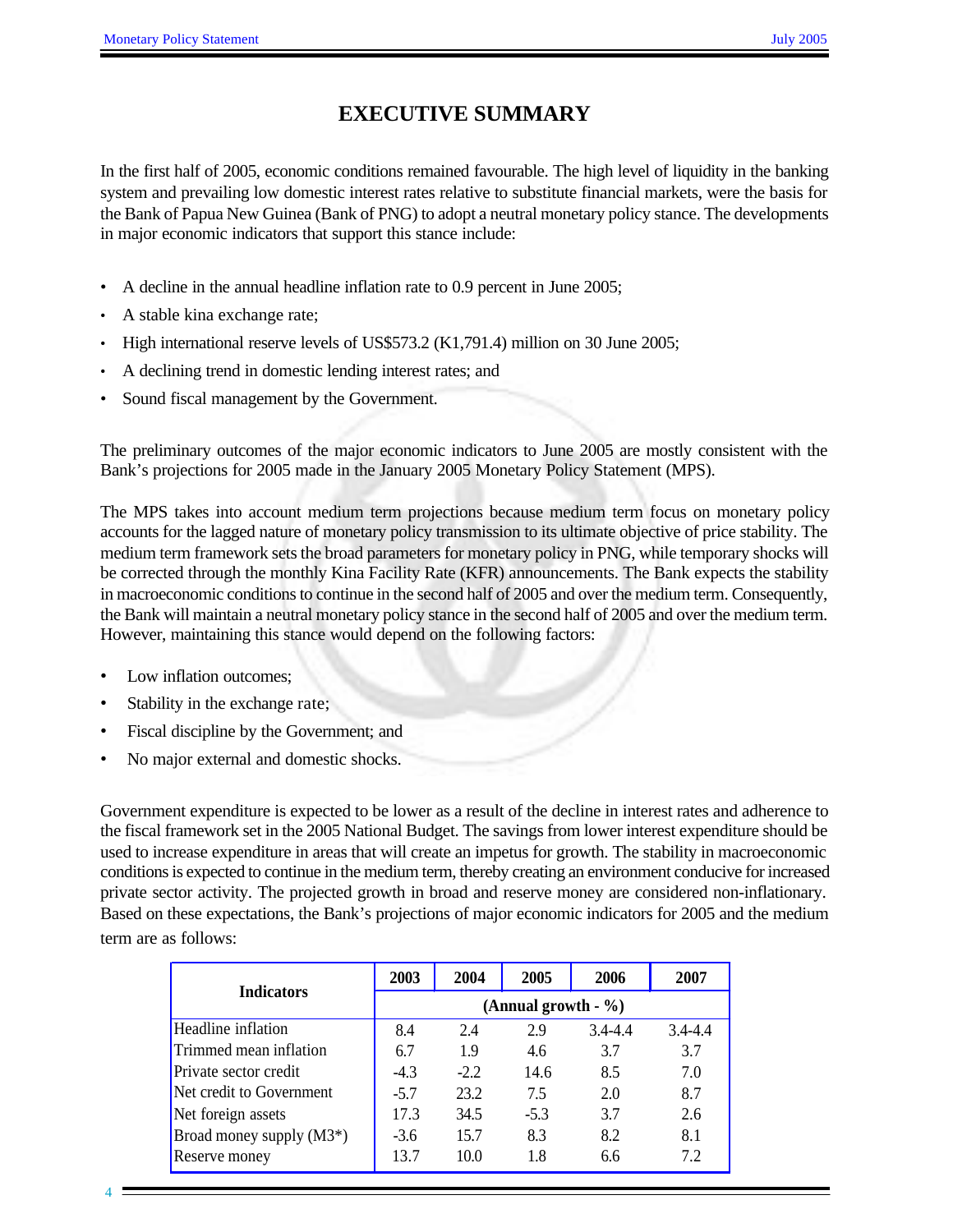#### **INTRODUCTION**

The MPS is published pursuant to Section 11 of the CBA 2000, and represents a key requirement of transparency and accountability of the Bank of PNG. The Policy Statement is presented in two parts. Section one covers the economic developments in the first half of 2005 and revised projections for the medium term. The second section sets out and explains the rationale for the monetary policy stance for the second half of 2005, and how monetary policy will be implemented in line with the medium term outlook.

# **1. DEVELOPMENTS IN THE FIRST HALF, AND REVISED PROJECTIONS FOR 2005 AND THE MEDIUM TERM**

In formulating monetary policy, the Bank of PNG considers actual and projected developments in seven main areas:

- (a) The World Economy;
- (b) Domestic Economic Activity;
- (c) Balance of Payments;
- (d) Fiscal Operations of the National Government;
- (e) Exchange Rate;
- (f) Inflation; and
- (g) Monetary and Financial Market Developments.

#### **(a) The World Economy**

World economic output in 2005 is expected to slow slightly from the high growth recorded in 2004. According to the April 2005 World Economic Outlook (WEO), the International Monetary Fund (IMF) forecasts real gross domestic product (GDP) growth in the world economy to be 4.3 percent in 2005, compared to 5.1 percent in 2004. The expected slow down in economic activity is due to the adverse impact of higher oil prices combined with a fall in industrial production and weak consumer demand. The global growth conceals substantial differences in performance between countries. Economic growth in the United States (US) and China remains strong, buoyed by strong production and consumption. In contrast, economic growth in Japan and Euro area has been undermined by declining exports and weak domestic demand.

During the first half of 2005, the high current account deficit in the US continued to reinforce the trade imbalances amongst the major economies. In the year to March 2005, the US current account deficit reached 6.4 percent of GDP with strong domestic demand continuing to offset the effect of the lower US dollar. In contrast Japan, China, Euro area and the Middle East oil exporting countries have substantial current account surpluses.

Crude oil prices continued to move upwards in the first six months of 2005. In June it exceeded US\$60 per barrel. The higher prices have been attributed to global supply constraints, particularly in refining capacity and increased global demand. In spite of the inflationary stimulus these price increases have created, global inflation remains low. The IMF projects 2005 inflation of 2.0 percent in the industrialised economies and 5.5 percent in other emerging markets and developing countries (see Chart 1).



Source: World Economic Outlook, IMF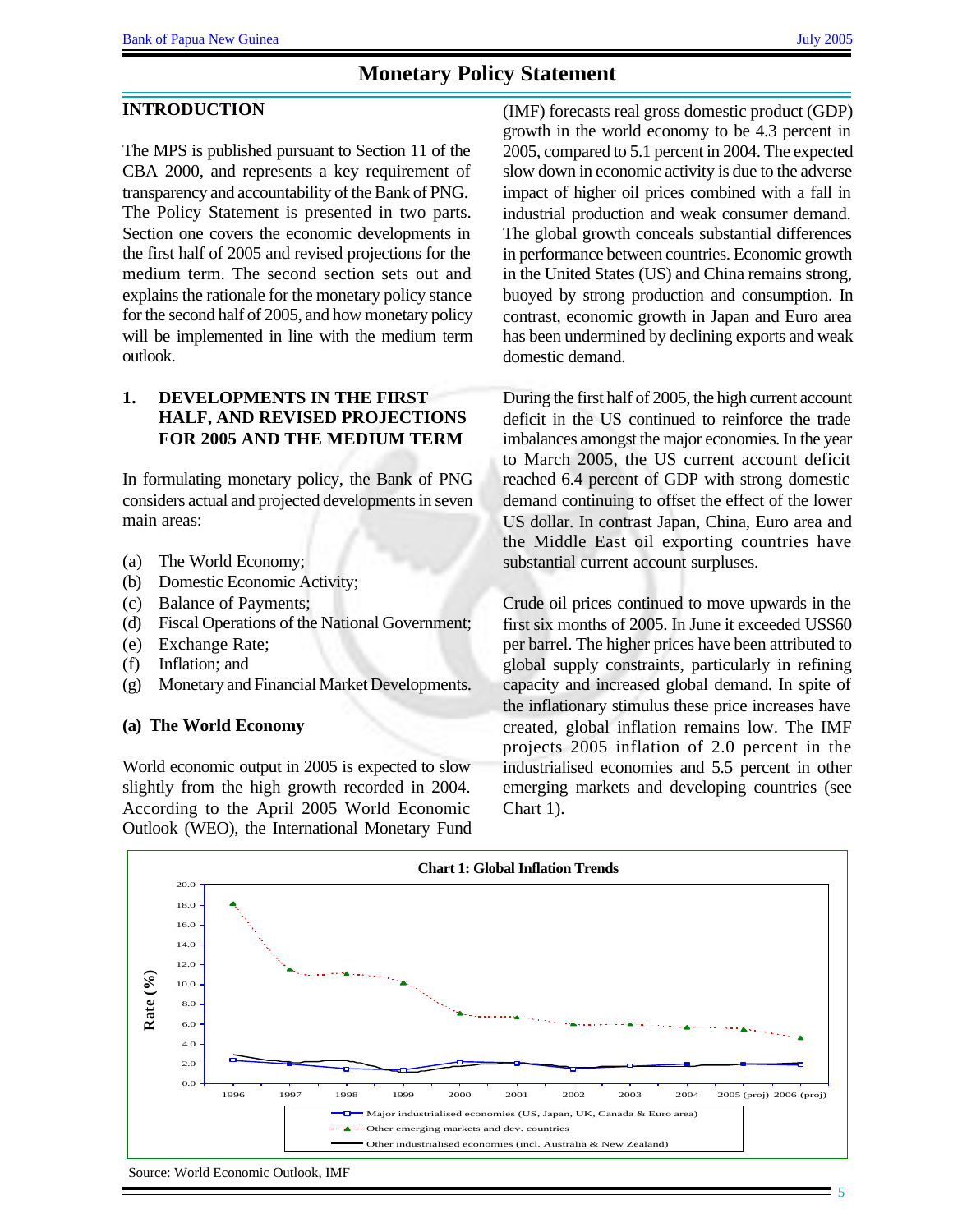

The US Federal Reserve Board continued to tighten monetary policy by raising the Federal Funds Rate by 100 basis points during the first half of 2005 from 2.25 to 3.25 percent. The Reserve Bank of Australia (RBA) also tightened its monetary policy when it increased its Cash Rate by 25 basis points to 5.50 percent in March 2005. Other major central banks left their monetary policy unchanged (see Chart 2).

In the foreign exchange market the US dollar appreciated against all the major currencies supported by strong economic growth and higher interest rate differentials. Against the euro it appreciated by 11 percent during the first six months of 2005. The strength of the US dollar is expected to stimulate export and accelerate economic growth in Japan and the Euro area. The Australian dollar strengthened

slightly against the US dollar during the first quarter, but came under pressure during the second quarter on the back of declining commodity prices and concerns over the impact of the prolonged drought on rural exports. The decision by the RBA to leave interest rates unchanged during the second quarter of 2005 also undermined the Australian dollar. At the end of June 2005 the Australian dollar was worth US\$0.76, compared to US\$0.78 at the end of 2004.

#### **(b) Domestic Economic Activity**

The Bank of PNG's preliminary assessment of economic activity supports the Government's forecasted GDP growth of 2.9 percent for 2005 (see Chart 3). The projected growth is supported by the Bank's March quarter Business Liaison Survey

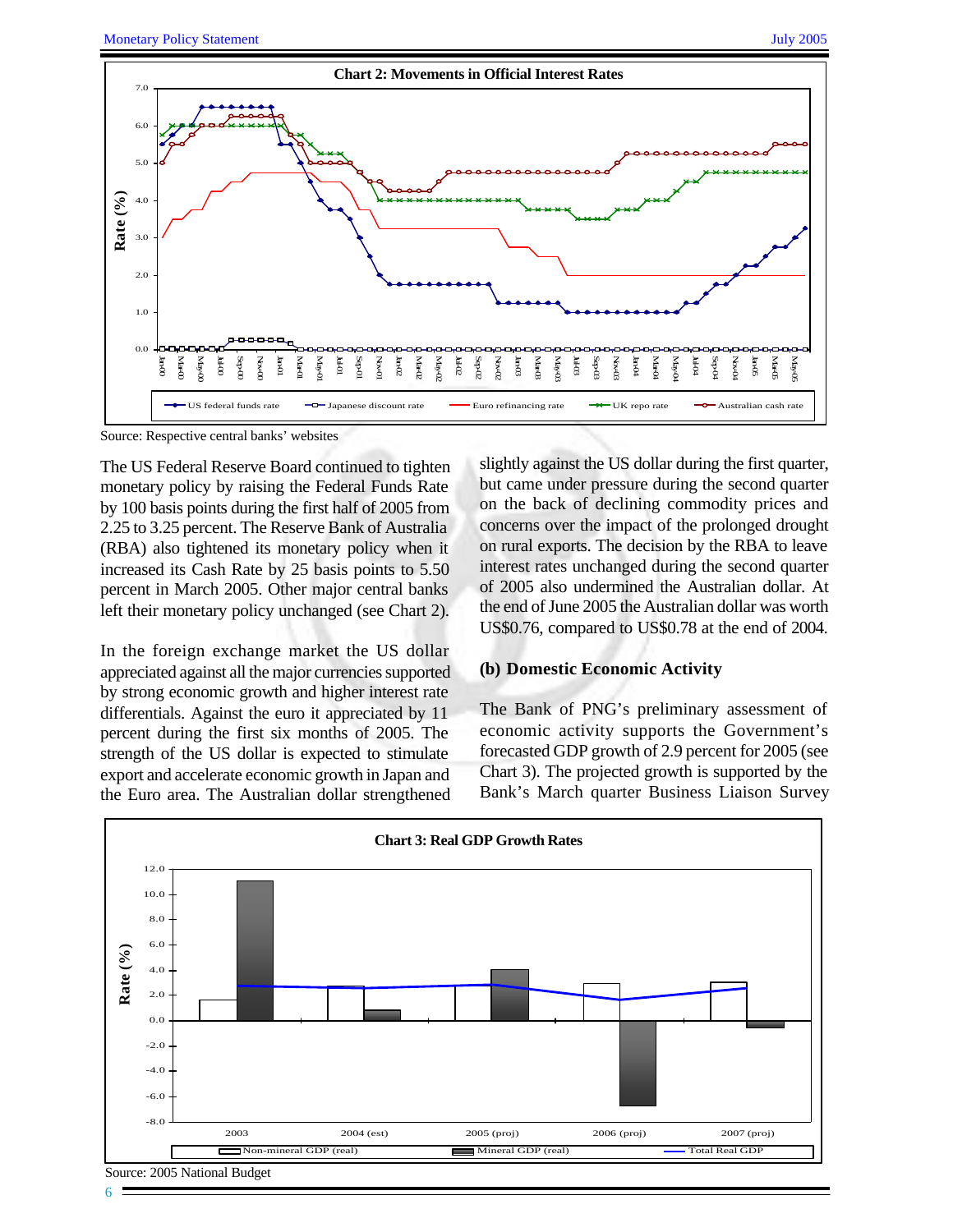(BLS), which indicates growth in both nominal and real sales in 2005, combined with increases in employment levels. The growth is expected to be driven by high international commodity prices combined with increases in the production of PNG's major exports.

The broad based growth experienced in 2004 is expected to continue. The manufacturing sector projects strong growth in sales based on the export of petroleum products from the Napa-Napa oil refinery and processed tuna and canned mackerel and tuna. Projected growth in the construction sector is associated with the Ramu Nickel project and donor funded projects including the Highlands Highway, hospitals and school buildings, hotels and residential units. The developments in these sectors and projected growth in the agriculture/forestry/fisheries and mineral sectors should have spillover effects into the other sectors including transportation, commerce and other service sectors.

The current macroeconomic stability provides a conducive environment for the Government to undertake the reforms necessary to promote growth and reduce poverty in the longer term.

#### **(c) Balance of Payments**

### **Four months to April 2005**

Preliminary balance of payments data for the four months to April 2005 showed an overall deficit of K269 million, compared to a deficit of K86 million in the corresponding period of 2004. The higher deficit was due to a deterioration in the current account as a result of lower trade surplus and net transfer receipts. This more than offset an improvement in the capital and financial accounts, which were attributed to higher trade credits, draw down in foreign currency account balances by mineral companies and lower loan repayments by the Government.

The level of gross foreign exchange reserves at the end of April 2005 was US\$574.2 (K1,792.0) million, sufficient for around 4.1 months of total and 5.7 months of non-mineral import covers. As at 22 July 2005, the level of gross foreign exchange reserve increased to US\$580.0 million. The increase in reserves reflected higher inflows of mineral taxes.

#### **Projections for 2005 and the Medium Term**

The latest IMF and World Bank commodity price projections indicate that the international prices of all of PNG's exports will be higher in 2005, compared to 2004, with the exception of palm oil, copra oil and rubber. Coffee export prices are projected to increase by 46.3 percent, cocoa by 4.4 percent, copra by 10.5 percent and tea by 7.1 percent. The prices of copper and crude oil are projected to increase by 8.3 and 34.4 percent, respectively.

The volumes of all of PNG's major agricultural and mineral export commodities are projected to increase in 2005, compared to 2004 with the exception of silver. The projected increases are mainly due to supply response from higher international prices for coffee, copra, copra oil and rubber, combined with increased production from Bougainville for cocoa. The increase in palm oil is associated with harvesting of new plantings coming to maturity. The projected

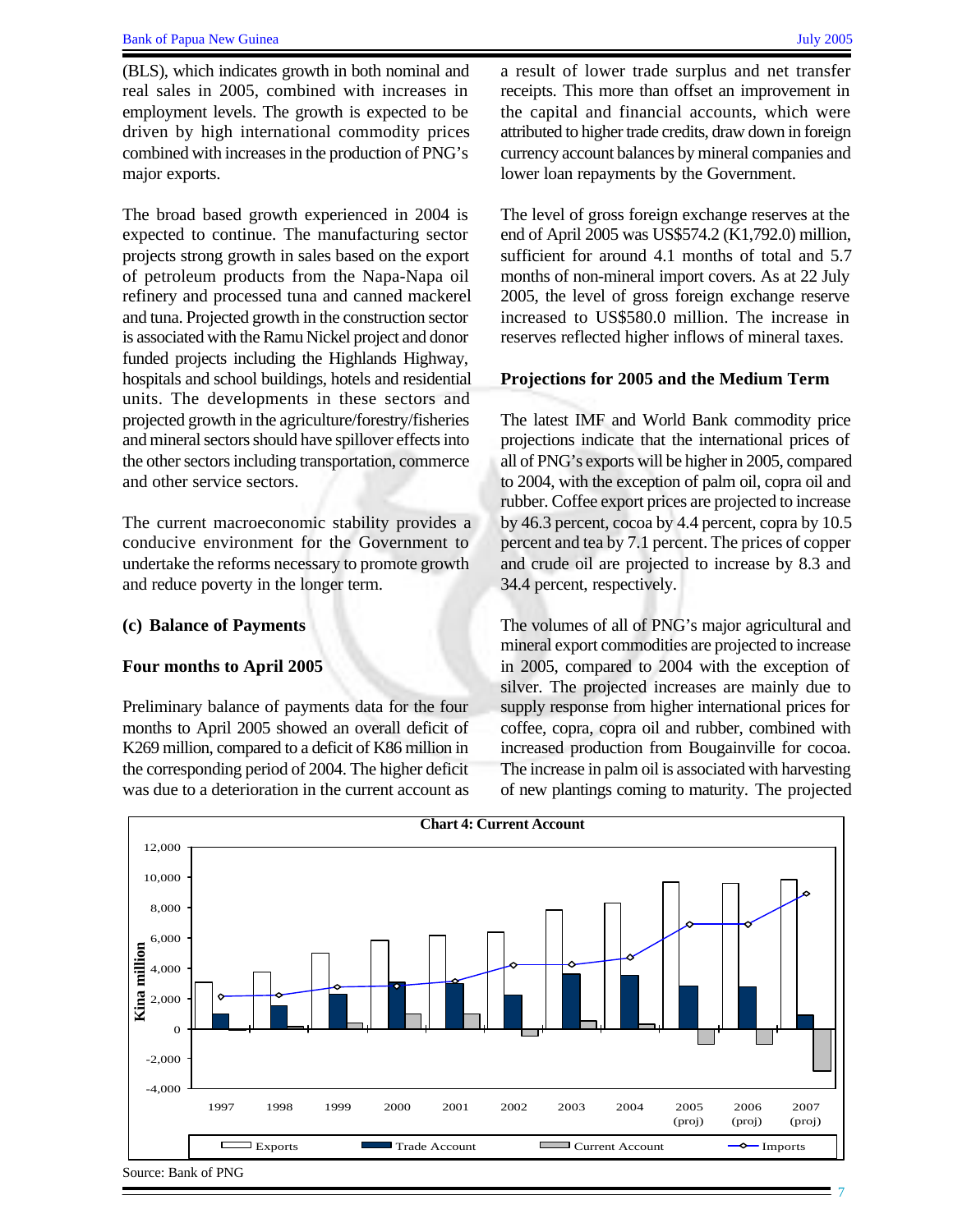increase in gold production is due to the mining of higher ore grades. The increase in crude oil production is due to the commencement of production from the North West (NW) Moran oil project, which will offset the natural declines in the Kutubu, Gobe Main and South East oil fields.

Other main assumptions underlying the balance of payments projections for 2005 include:

- Stability in the exchange rate;
- Expenditure from Front End Engineering Design (FEED) associated with PNG-Queensland Gas Project will be minimal since major expenditure will be realised offshore; and
- Exchange Control Liberalisation will have a limited effect.

Despite the increase in international prices and export volumes, the balance of payments for 2005 is projected to show an overall deficit of K212 million, compared to a surplus of K330 million in 2004. The deterioration reflects a projected current account deficit of K1,163 million in 2005, mainly attributed to expected higher import and service payments from increased capital expenditures undertaken by some of the major mines, ongoing capital expenditure undertaken at the Kainantu mine and NW Moran oil project (see Chart 4). This is expected to more than offset the projected surplus of K951.0 million in the capital and financial account. The level of gross foreign exchange reserves by end of 2005 is projected to be US\$571.3 (K1,785.3) million, sufficient for around 3.1 months of total and 4.2

months of non-mineral import covers.

Over the medium term the balance of payments is projected to show small overall surpluses due to strong performance of the export sector.

The export volumes of all of PNG's major agricultural export commodities are projected to increase over the medium term due to maturity of new plantings, additional production from Bougainville and from high yielding cocoa trees. Mineral export volumes are projected to increase, reflecting commencement of production at the Kainantu Gold Mine. Over the medium term, crude oil production will trend downwards as a result of the natural decline in the oil reserves. The construction of the Ramu nickel project is expected to commence in 2007.

The gross foreign exchange reserves are projected to increase to around US\$ 580 (K 1,824.1) million in 2006 and 2007. The projected reserves are sufficient for around 3.0 months of total and 4.0 months of non-mineral import cover over the medium term.

# **(d) Fiscal Operations of the National Government**

### **Five months to May 2005**

Preliminary estimates of the fiscal operations of the National Government over the five months to May 2005 showed an overall surplus of K257.8 million, compared to a surplus of K233.5 million in the corresponding period of 2004. This represents 1.8

| Table 1: Fiscal Operations of the National Government (K' million)<br>2003<br>2005<br>2004<br>2004<br>2005<br>2006<br>2007<br><b>Budget</b><br>Jan - May<br>Jan - May<br>Actual<br>Actual<br>Projections |          |          |          |                          |          |                          |                |  |
|----------------------------------------------------------------------------------------------------------------------------------------------------------------------------------------------------------|----------|----------|----------|--------------------------|----------|--------------------------|----------------|--|
|                                                                                                                                                                                                          |          |          |          |                          |          |                          |                |  |
|                                                                                                                                                                                                          |          |          |          |                          |          |                          |                |  |
| <b>Total Revenue &amp; Grants</b>                                                                                                                                                                        | 3.610.2  | 3.939.5  | 4.639.7  | 1.409.5                  | 1,624.0  |                          | 4.704.4 4734.6 |  |
| <b>Total Expenditure</b>                                                                                                                                                                                 | 3.734.3  | 3.705.5  | 4.777.4  | 1.176.0                  | 1.366.2  | 4.789.9                  | 4762.0         |  |
| Surplus/Deficit                                                                                                                                                                                          | $-124.1$ | 234.0    | $-137.7$ | 233.5                    | 257.8    | $-85.5$                  | $-27.4$        |  |
| % of GDP                                                                                                                                                                                                 | $-1.1$   | 1.7      | $-1.0$   | $-1.8$                   | 1.8      | $-0.6$                   | $-0.2$         |  |
| <b>FINANCING</b>                                                                                                                                                                                         |          |          |          |                          |          |                          |                |  |
| <b>Net External</b>                                                                                                                                                                                      | $-307.0$ | $-337.6$ | $-190.2$ | -196.9                   | $-144.9$ | $-96.2$                  | $-42.9$        |  |
| Concessional                                                                                                                                                                                             | $-136.5$ | $-159.6$ | $-19.0$  | $-96.9$                  | $-135.9$ | $-78.3$                  | $-25.0$        |  |
| Commercial                                                                                                                                                                                               | 11.3     | $-9.8$   | $-5.8$   | $-19.8$                  | $-9.0$   | $-17.9$                  | $-17.9$        |  |
| Extraordinary                                                                                                                                                                                            | $-181.8$ | $-168.2$ | $-165.4$ | $-80.2$                  |          |                          |                |  |
| <b>Net Domestic</b>                                                                                                                                                                                      | 431.1    | 103.6    | 327.9    | $-36.6$                  | $-112.9$ | 181.7                    | 70.3           |  |
| <b>Bank of PNG</b>                                                                                                                                                                                       | $-378.6$ | $-254.6$ | ٠        | $-261.7$                 | 17.6     | $\overline{\phantom{a}}$ |                |  |
| <b>Commercial Banks</b>                                                                                                                                                                                  | 295.9    | 479.3    |          | 32.8                     | $-41.1$  | $\overline{\phantom{a}}$ |                |  |
| <b>Non-Bank System</b>                                                                                                                                                                                   | 565.5    | $-119.9$ | -        | 286.6                    | 34.4     |                          |                |  |
| <b>Other Domestic Sources</b>                                                                                                                                                                            | $-51.7$  | $-1.2$   |          | $-94.3$                  | $-123.8$ |                          |                |  |
| Asset sales                                                                                                                                                                                              | 40.0     | 25.0     | -        | $\overline{\phantom{a}}$ |          | $\overline{\phantom{a}}$ |                |  |
| Other                                                                                                                                                                                                    | $-91.7$  | $-26.2$  | -        | $-94.3$                  | $-123.8$ |                          |                |  |
| <b>Total</b>                                                                                                                                                                                             | 124.1    | $-234.0$ | 137.7    | $-233.5$                 | $-257.8$ | 85.5                     | 27.4           |  |

Source: 2005 National Budget & Bank of PNG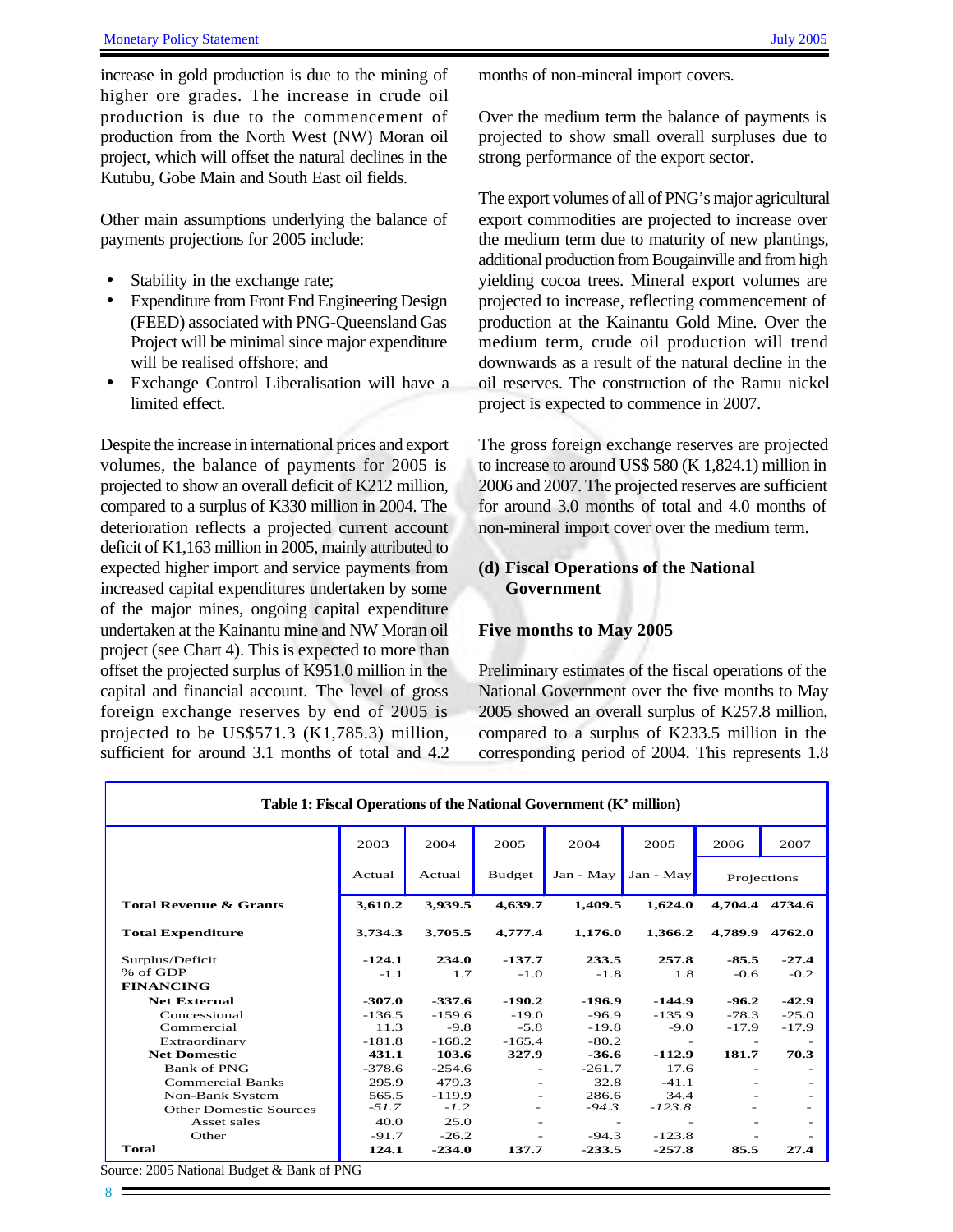percent of nominal GDP. The surplus was due to higher revenue, which more than offset an increase in expenditure (see Table 1).

The budget surplus was used to repay net overseas and domestic loans of K144.9 million and K112.9 million, respectively. The net domestic loan repayment mainly reflected the settlement of cheque floats issued in 2004 combined with net repayments to the banking system. The Government continued to redeem Treasury bills and issue Inscribed stocks, as well as converting Treasury bills into Inscribed stocks to minimise refinancing risk. During the first half of 2005 it successfully raised K200 million in Inscribed stocks and switched K250 million from Treasury bills to Inscribed stocks.

#### **(e) Exchange Rate**

The value of the kina remained relatively stable during the first six months of 2005. Against the US dollar it appreciated marginally from US\$0.3200 at the end of 2004 to US\$0.3210 at the end of June 2005. Against the Australian dollar it appreciated by 2.4 percent. The Trade Weighted Index (TWI)<sup>1</sup> appreciated by 0.9 percent over the same period.

The stability in the kina exchange rate resulted from favourable foreign exchange inflows by the mineral and agriculture export sectors, and Central Bank support. Movements of the kina against the Australian dollar are determined by movements in the Australian dollar-US dollar exchange rate. The kina exchange

rate is expected to remain stable for the remainder of 2005.

The Real Effective Exchange Rate (REER)<sup>1</sup> depreciated by 2.4 percent in the first quarter of 2005. This was due to the appreciation of the kina against the US dollar and 1.2 percent decline in PNG's Consumer Price Index (CPI) in the first quarter of 2005. This implies a gain in competitiveness of the export sector.

### **(f) Inflation**

#### **Six months to June 2005**

Annual headline inflation remained very low in the first two quarters of 2005, the lowest headline inflation outcomes since the September quarter of 1994, recording 0.9 percent in June 2005, following a negative 0.3 percent in March 2005. Annual underlying inflation outcomes for the trimmed-mean was 2.6 percent, while the exclusion-based was negative 0.3 percent to June 2005 (see Table 2). Quarterly headline inflation outcomes in 2005 were very low, reflecting a negative 1.2 percent in the March quarter and 1.1 percent in the June quarter of 2005.

The main causes of low inflation were:

- Stability in the kina exchange rate;
- Low inflation levels at PNG's main trading partners;



Source: Bank of PNG

*<sup>1</sup>The TWI and REER have been reconstructed using the splicing and geometric averaging techniques. This is to account for changes in the weights, reflecting changing trade shares of PNG's trading partners and to make the calculation of the indices theoretically correct.*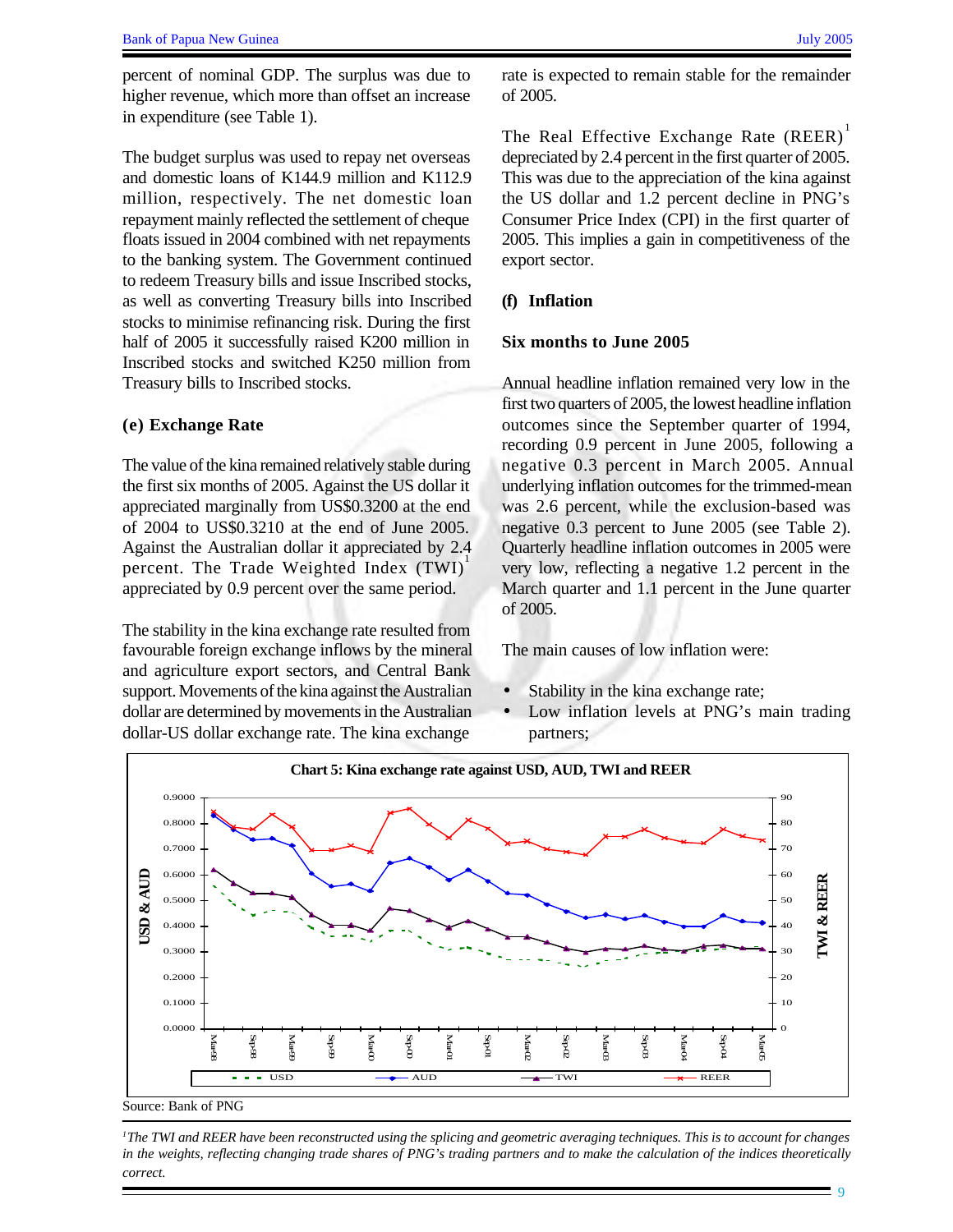| Table 2: Consumer Price Index (annual percentage change) |      |      |               |        |                 |         |         |             |             |  |
|----------------------------------------------------------|------|------|---------------|--------|-----------------|---------|---------|-------------|-------------|--|
|                                                          |      |      | <b>ACTUAL</b> |        | <b>FORECAST</b> |         |         |             |             |  |
| <b>Inflation Measures</b>                                | 2002 | 2003 | 2004          | Mar-05 | $Jun-05$        | 2005    | 2005    | 2006        | 2007        |  |
|                                                          |      |      |               |        |                 | Jan MPS | Jul MPS |             | Medium Term |  |
| Headline<br>Underlying                                   | 14.8 | 8.4  | 2.4           | $-0.3$ | 0.9             | 2.6     | 2.9     | $3.4 - 4.4$ | $3.4 - 4.4$ |  |
| Exclusion-based                                          | 17.3 | 10.0 | 1.0           | $-1.1$ | $-0.3$          | 3.0     | 2.9     | 4.5         | 4.7         |  |
| Trimmed-mean                                             | 15.6 | 6.7  | 1.9           | 3.3    | 2.6             | 2.1     | 4.6     | 3.7         | 3.7         |  |

Source: Bank of PNG & National Statistical Office (NSO)

- Moderate import demand; and
- Sound fiscal management by the Government.

### **Projections for 2005 and the Medium Term**

Inflation is expected to remain low during the second half of 2005 before picking up in 2006 and 2007<sup>2</sup>. Headline inflation is projected to be 2.9 percent in 2005 and be in the range of 3.4 - 4.4 percent in the medium term. The inflation outcome in the medium term will depend on the following factors:

- The stability in exchange rate;
- Inflation levels in our trading partner countries;
- The rate of growth of domestic demand;
- Sound fiscal management by the Government; and
- International commodity prices for our major exports.

# **(g) Monetary and Financial Market Developments**

The Bank of PNG maintained a neutral monetary policy stance in the first half of 2005, leaving the KFR unchanged at 7.0 percent between December 2004 and June 2005. Although macroeconomic indicators provided grounds for further easing of monetary policy, the above stance was pursued in consideration of the following factors:

- High level of liquidity;
- Low domestic short term interest rates; and
- Cautionary behaviour during the liberalisation of Foreign Exchange Controls.

As a result of the monetary policy stance domestic interest rates have stabilised, following rapid declines in 2004 (see Chart 7). Interest rates on Treasury bills increased across all maturities with the 28-day rate increasing from 3.14 percent in December 2004



#### Source: Bank of PNG & NSO

*<sup>2</sup>The midpoints of the ranges have been used to plot annual inflation figures for 2006 and 2007 in Chart 6.*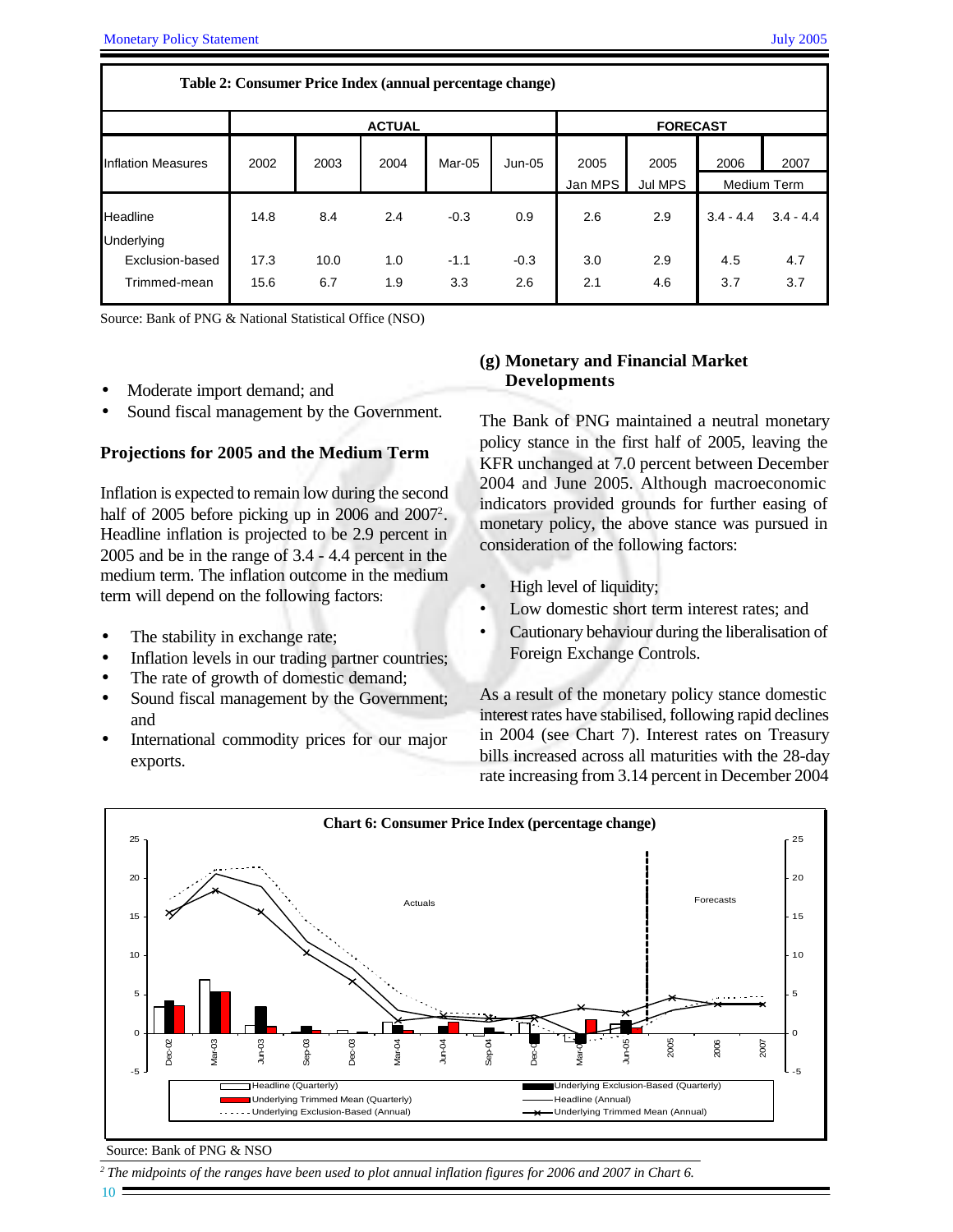to 4.06 percent in June 2005. Commercial banks reduced their Indicator Lending Rates (ILR) spread from 10.50-11.25 percent to 9.95-11.00 percent in June 2005. The weighted average rate on total deposits declined from 1.10 percent in December 2004 to 0.88 percent in May 2005, while the weighted average lending rate on total loans fell from 12.24 percent to 11.63 percent during the same period. However, the spread between the weighted average lending and deposit rates continued to remain wide (see Chart 8).

Total liquidity of the banking system grew by 5.5 percent between December 2004 and May 2005, following a revised increase of 24.3 percent in the second half of 2004. Although liquidity level was high, inter-bank activity picked up in the first half of the year, reflecting uneven distribution of liquidity among commercial banks. There were no transactions under the Repurchase Agreement Facility (RAF) during the same period. Both the Cash Reserve Requirement (CRR) and the Minimum Liquidity Asset Ratio (MLAR) were maintained at 3.0 and 25.0 percent, respectively.

The level of broad money supply (M3\*) increased by 0.7 percent between December 2004 and May 2005, as a result of growth in net domestic credit, which more than offset a decline in net foreign assets of the banking system. Reserve money declined by 3.7 percent over the five months to May 2005, following a reduction in commercial bank deposits at the Bank of PNG.

investor confidence and investment decisions. As a result, lending to the private sector picked up over the first half of 2005. Notable growth in credit were to the palm oil and fisheries industries, and for personal housing, household consumption and construction, particularly in the National Capital District.

# **2. MONETARY POLICY**

# **Monetary Policy Stance for the Second Half of 2005 and the Medium Term Outlook**

### **(a) Monetary Policy Stance**

The Bank of PNG maintained a neutral monetary policy stance in the first half of 2005, on the back of high liquidity and low domestic interest rates.

As emphasised in the previous MPSs, sustained macroeconomic stability over a longer period can create an enabling environment for private sector activity. Accordingly, the Central Bank expects that with the low inflation and interest rate environment, commercial banks will continue to increase lending and diversify their loan products to various economic sectors.

The low inflation rate, increase in lending, stability in the exchange rate and the fiscal surplus in the first half of 2005, provide the necessary foundation for the current monetary policy stance to be maintained in the remainder of 2005 and the medium term. A medium term focus on monetary policy accounts for the lagged nature of monetary policy transmission to



Macroeconomic stability has led to a turn around in

Source: Bank of PNG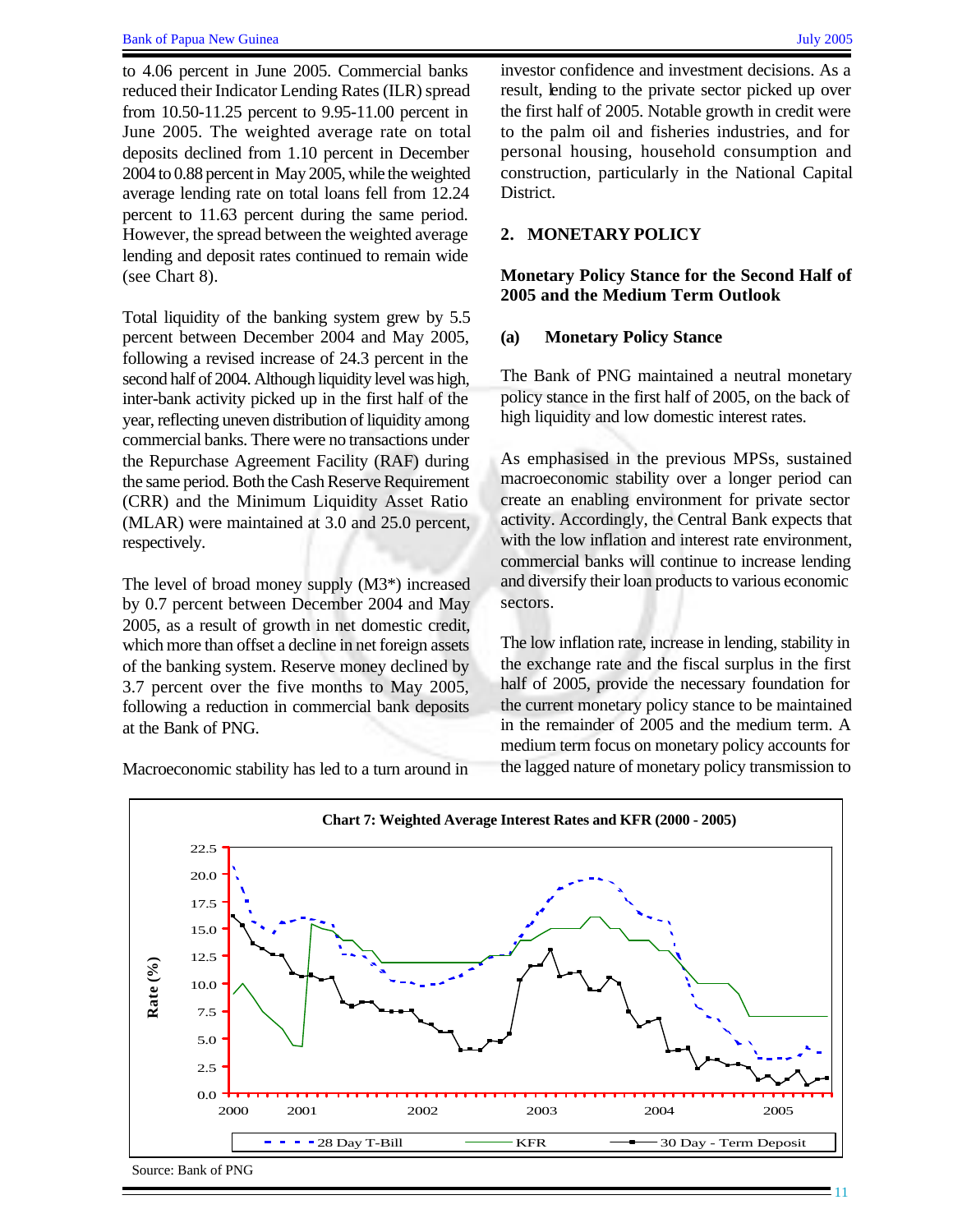

Source: Bank of PNG

its ultimate objective of price stability.

Although it is still early for a detailed assessment, the Bank expects that the liberalisation of foreign exchange controls on 1 June 2005 will have a limited effect on the exchange rate. This implies that there is optimism for increased turnover in the foreign exchange market in the medium term as investors become aware of the opportunities in the domestic capital market. In addition, foreign exchange transactions can be conducted with relative ease through the commercial banks. In the medium term the Central Bank expects to remove the remaining foreign exchange controls as part of the Government's policy to remove impediments to trade and investment (see Box 1).

The Central Bank will fully repurchase its obligations to the IMF by the end of 2005. This implies that the Bank will have greater flexibility in counteracting any adverse movements in the exchange rate.

The Bank expects that a disciplined fiscal stance will help sustain low domestic interest rates and encourage the non-bank public to make real investments to support economic growth. In addition, the Government needs to exercise caution on two fronts:

- Continued increase in domestic borrowing hinges on the capacity of the commercial banks to simultaneously finance fiscal operations and meet the demands of the private sector for credit; and
- The large domestic corporations are unlikely to

undertake business ventures if they can earn high returns on Government securities. Therefore, private sector credit may not grow at the expected rate.

A synchronised approach to debt restructure, successful implementation of public sector reforms and improvement in expenditure quality is necessary in stimulating economic activity. Attempts to increase financing of the fiscal operation of the Government from domestic sources in the past have led to significant crowding out of the private sector and partly contributed to stagnation in economic activity.

The high liquidity levels in the banking system has led to significant declines in Treasury bills rates to below those of PNG's substitute financial markets. In order to mitigate the decline in interest rates, the Bank issued Central Bank Bills (CBB) to realign short-term interest rates to the KFR. Accordingly, in consultation with the Department of Treasury, the Bank will continue to work towards adopting strategies for monetary policy implementation that will result in sustaining the current macroeconomic stability over the medium term.

Whilst the medium term framework sets the broad parameters for monetary policy in Papua New Guinea, temporary monetary policy shocks will be corrected through the monthly KFR and semiannual monetary policy paths. Therefore, the monetary policy for the remainder of 2005 will depend on the following factors:

The inflation outcome for the September quarter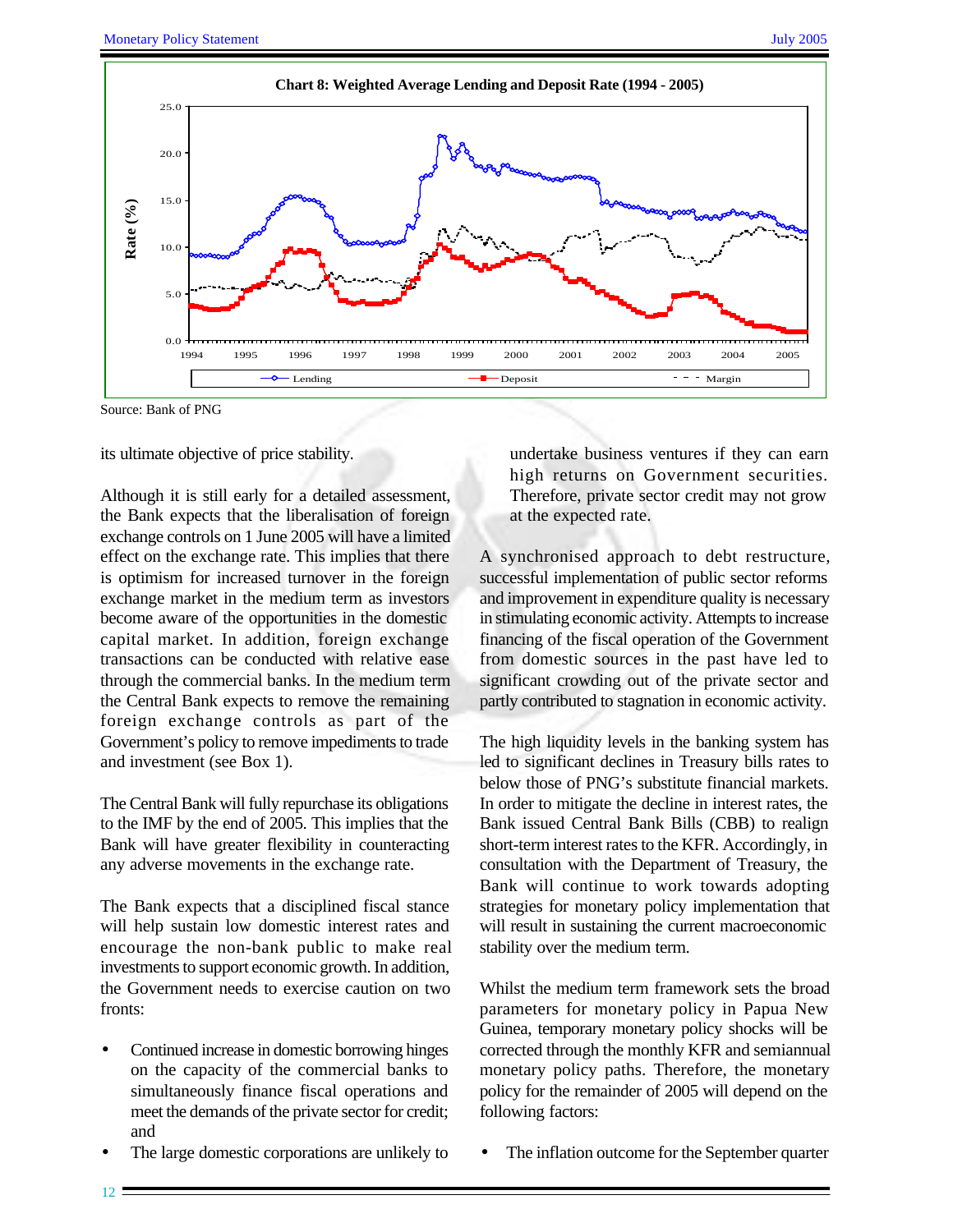| Table 3: Monetary and Credit Aggregates (percentage changes) |         |        |                        |                 |      |      |  |  |  |
|--------------------------------------------------------------|---------|--------|------------------------|-----------------|------|------|--|--|--|
|                                                              | 2003(r) | 2004   | <b>Jan MPS</b><br>2005 | Jul MPS<br>2005 | 2006 | 2007 |  |  |  |
| Broad Money Supply (M3 <sup>*</sup> )                        | $-3.6$  | 15.7   | 11.7                   | 8.3             | 8.2  | 8.1  |  |  |  |
| Reserve Money                                                | 13.7    | 10.0   | 4.4                    | 1.8             | 6.6  | 7.2  |  |  |  |
| Private Sector Credit                                        | $-4.3$  | $-2.2$ | 5.2                    | 14.6            | 8.5  | 7.0  |  |  |  |
| Net Credit to Government                                     | $-5.7$  | 23.2   | 7.6                    | 7.5             | 2.0  | 8.7  |  |  |  |
| Net Foreign Assets                                           | 17.3    | 34.5   | 13.7                   | $-5.3$          | 3.7  | 2.6  |  |  |  |

Source: Bank of PNG

of 2005;

- The stability in the exchange rate;
- The Government's commitment to remaining within the parameters of the 2005 National Budget; and
- Unforeseen external and domestic shocks.

While the prospects for lower inflation remain favourable, monetary and credit aggregates are expected to develop at moderate rates (see Table 3). The Central Bank expects to constrain nominal broad money to grow by 8.3 percent, while reserve money will increase by 1.8 percent. The expansion in broad money is considered non-inflationary. Given the high level of free reserves in the banking system, the low interest rates and inflation environment, private sector credit is expected to grow by 14.6 percent in 2005. In the medium term, credit growth will be sustained given the Government's program on the removal of trade barriers and promotion of agriculture. The level of net foreign assets are expected to increase moderately in the medium term.

In this context, the Bank will maintain a neutral monetary policy stance and regularly assess the short-term monetary policy cycle to mitigate any adverse impact of monetary shocks with the view of achieving and maintaining price stability over the medium term.

#### **(b) Conduct of Monetary Policy**

The MPS provides the overall monetary policy framework, while the KFR remains the key instrument for signaling the Bank's monetary policy stance, with announcement each month by the Governor. Following the KFR announcement, open market operations will be implemented to support the Bank's monetary policy stance. The Bank's intervention strategy in the foreign exchange market will be to smooth volatility in the exchange rate where necessary. The implementation of monetary policy will be conducted within the reserve money framework. The liquid assets in excess of the statutory reserve requirement are an indication of the capacity of the banking system to finance private sector activity.

To enhance the transmission mechanism for monetary policy the RAF will be retained for daily and weekly liquidity management. The CBB will also complement Treasury bills as the instruments for liquidity management.